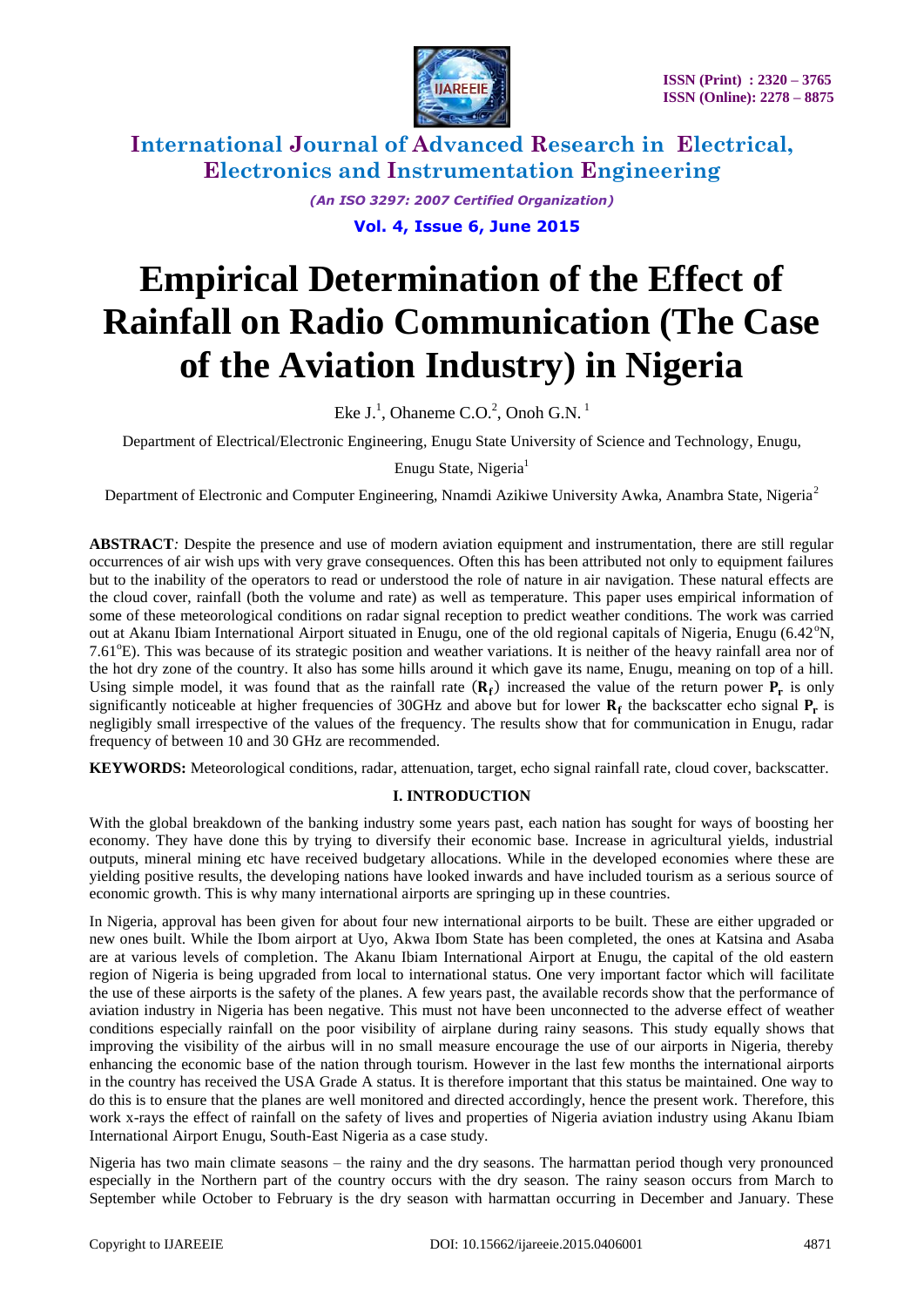

*(An ISO 3297: 2007 Certified Organization)*

### **Vol. 4, Issue 6, June 2015**

periods however vary from region to region. This paper uses Enugu as the case study. Enugu is presently the capital of Enugu State and equally served as capital of the defunct old Eastern Region of Nigeria. It is situated approximately at 6.42<sup>o</sup>N latitude and 7.61<sup>o</sup>E longitude. The mean temperature range of Enugu in rainy season is between 26<sup>o</sup>C and 31<sup>o</sup>C, dry season between 29<sup>o</sup>C and 32<sup>o</sup>C, and harmattan season between 24<sup>o</sup>C and 25<sup>o</sup>C.

The role of the RADAR in guiding planes cannot be overemphasized. Radar as an acronym for Radio Detection and Ranging uses radio waves which is part of the electromagnetic radiation.

Radio waves can be made to carry information by varying a combination of the amplitude, frequency and phase of the wave within a frequency band. As an electromagnetic radiation, when it impinges upon a conductor, it couples to the conductor, travels along it and induces an electric current on the surface of that conductor by exciting the electrons of the conducting material.

Radio waves use atmosphere for their transmission especially through troposphere, stratosphere, mesosphere and ionosphere. Fig. 1 shows the nature of the atmospheric layers.



#### **II. SYSTEM MODELS FOR RADIO WAVES (RADAR) PROPAGATION**

The earth's surface and the medium (atmosphere) in which radio-waves propagate can significantly affect the behaviour of radio (electromagnetic) signals. This is because the atmosphere is made up of gases, water vapour e.t.c, whose structures vary according to the solar activities and these affect the prevailing meteorological conditions. Equally affecting the meteorological condition is pollution due to emissions of gases. The atmospheric gases plus other pollutants which exhibit different refractive indices give rise to variety of phenomena such as refractions, reflection, scattering, absorption, ducting and fading of radio signals. This is because as the radio-waves transverse the atmosphere, they suffer amplitude and phase distortions which vary with the frequency of signal and the atmospheric refractive indices of the medium encountered. Attenuation due to rain is an important factor in communication system design and has been proved by [1] and [2], to be not only a strong function of frequency but also of the microphysical structures of the rain. Rain also affects radar signal due to its scattering actions. The scattering could be forward-or backward-scattering. The history of radio scattering from turbulence induced refractive index fluctuation has been discussed by [3].

The principle of operation of radar system is such that an electromagnetic wave at a given frequency generated from a transmitter is sent out in form of pulses for pulsed modulation radar. This signal is intercepted by the target, sent back either by scattering or reflection to the transmitting antenna. Information such as the transmitter-to-target and target-toreceiver distance (location of target), size and shape of target and radar reflectivity can be obtained; while the speed of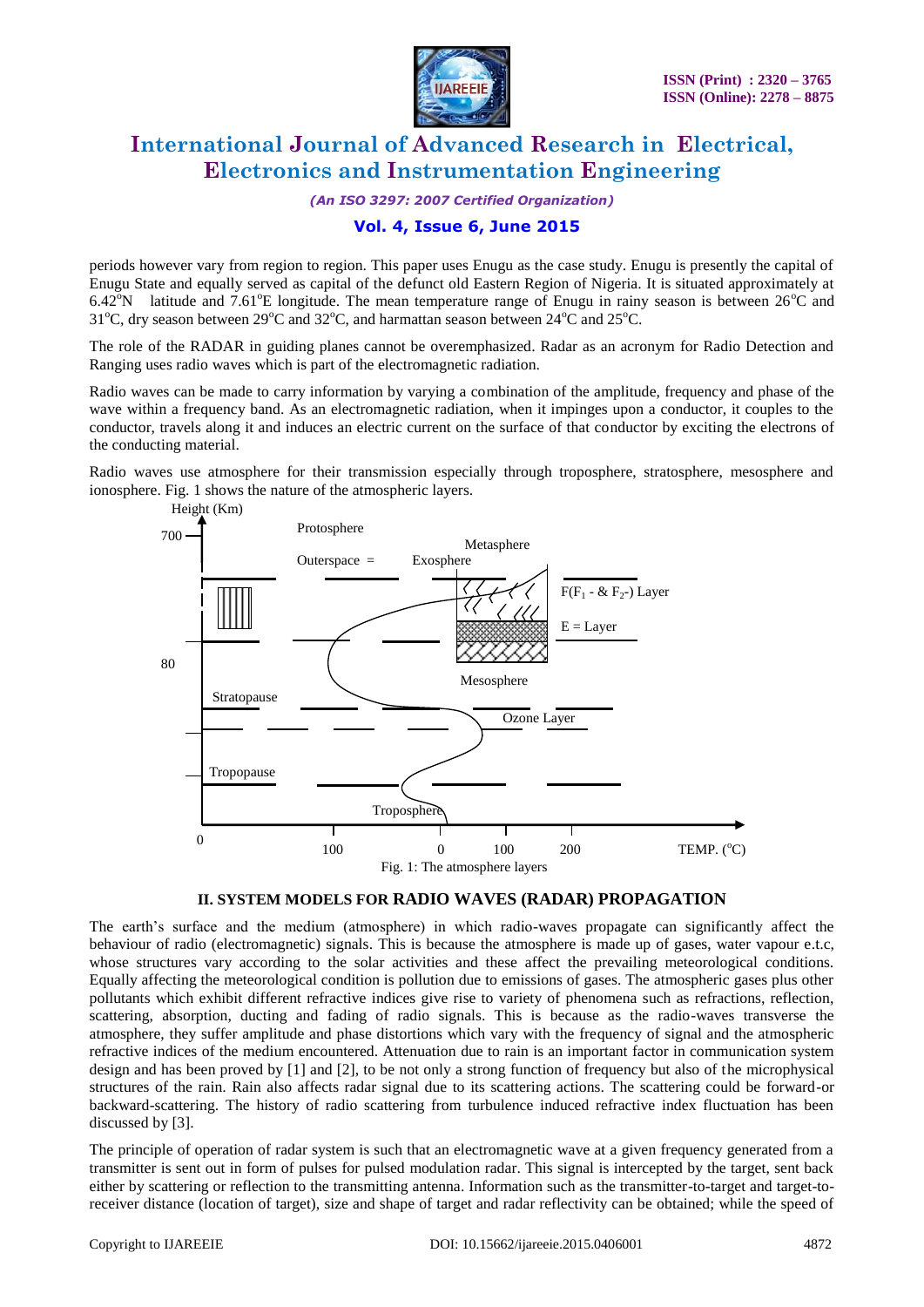

*(An ISO 3297: 2007 Certified Organization)*

#### **Vol. 4, Issue 6, June 2015**

target can be obtained by observing the Doppler frequency shift between transmitted and received waves. In monostatic radar, the time delay,  $T_d$ , or propagation delay of the received energy relative to that transmitted is given as:

$$
T_d = \frac{2R}{C} \tag{1}
$$

where C is the speed of electromagnetic wave  $(m/s)$ , and R is the radar range  $(m)$ 

The return power density of echo signal as given by [4] is

$$
P_r = \frac{PG^2 \lambda^2 \delta}{\left(4\pi\right)^3 R^4} \tag{2}
$$

where G is the gain of antenna,  $\lambda$  is the wavelength of radar signal,  $\delta$  is the cross sectional area of target.

There is a relationship between the average power,  $P_{av}$ , the peak power,  $P_t$ , and duty cycle,  $\frac{\tau}{T_p}$ , of the radar system given by [5] as

$$
P_{av} = \frac{P_t \tau}{T_p} \tag{3}
$$

where  $\tau$  is the pulse width,  $T_p$  is pulse repetition period,  $f_p$  is the pulse repetition frequency and  $\tau/T_p$  is the duty cycle which is also equal to  $\tau f_p$ . Therefore, Eq.(3) now becomes

$$
P_{av} = P_t \tau f_p \tag{4}
$$

Also, the work of [5] has shown that

$$
G = \frac{\pi^2}{\theta_B \phi_B} \tag{5}
$$

where  $\theta_B$  is the vertical beamwidth and  $\phi_B$  is the horizontal beamwidth. For Reyleigh scattering region, the radar crosssectional area  $\delta$  can be written as.

$$
\delta = \frac{\pi^5 D^6 |k|^2}{\lambda} \tag{6}
$$

where  $|k^2| = \frac{2}{\epsilon + 2}$  $\vert 2 \vert - \epsilon - 1$  $\in +$  $k^2 = \frac{\epsilon - 1}{2}$ ,  $\epsilon$  is the dielectric constant of the scattering particles and D is the scattering particles' diameter.

For rain scattering,

$$
D = a R_f^{\ b} \tag{7}
$$

where  $R_f$ (mm/h) is the rainfall rate,  $a$  and  $b$  are empirical constants that depend on the type of rain.

As it will be obvious, rain will cause attenuation of radar signals which will vary according to the frequencies and rain drop size distributions. According to classical theory, as a wave propagates through a medium in the x direction, the transmitted intensity is given by this Lambert law [5] as

$$
I = I_0 exp^{mx} \tag{8}
$$

where I and  $I_0$  are the wave intensity at x and  $x = 0$  respectively, m is the total cross sectional area per unit volume which is related to the attenuation. According to [6], for a wave passing through a rain medium of thickness 1km, the attenuation,  $A$ , is given as

$$
A(dB/km) = 4.343N\theta^3 \times \partial i(r)n(r)dr
$$
\n(9)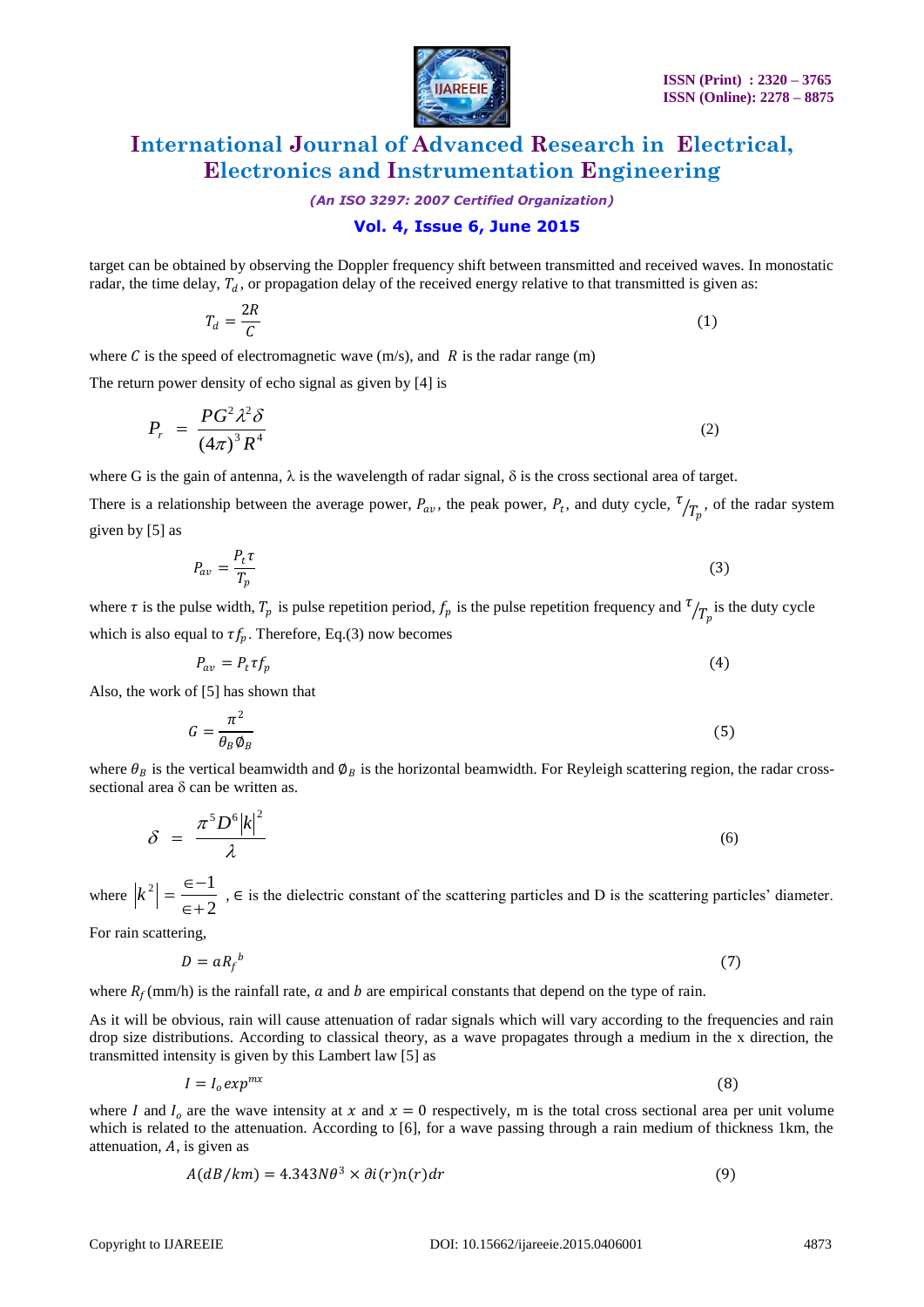

*(An ISO 3297: 2007 Certified Organization)*

### **Vol. 4, Issue 6, June 2015**

where N is the radio refractivity,  $\theta$  is the beamwidth in  $m$ ,  $\delta_i$  is the radar cross sectional area in  $m^2$ , r is the rainfall rate in  $mm/h$ , *n* is the refractive index of rain, and  $d_r$  is the rain drop diameter.

#### **III. EXPERIMENTAL DETAILS AND ASSUMPTIONS**

The observation of cloud and the estimation or measurement of its thickness and height of their bases above the earth's surface are important for many purposes, especially in aviation and other operational applications of meteorology. The meteorological data obtained is based on experimental weather observations carried out in 2004, 2005 and 2006 from the Meteorological Service, Federal Ministry of Aviation, Akanu Ibiam International Airport Enugu, Nigeria. Instruments used are rainguage: used for measuring the average amount of rainfall at a particular place/area; thermometer- used for measuring the temperature of an area/environment; and sight observations used to observe the intensity of the cloud cover. The meteorological data collated from the experiments are:

- (a) Samples of rainfall per hour on three occasions for each of the year under study.
- (b) The rainfall rates (mm/h) for the period.
- (c) Cloud cover (oktas or eights)
- (d) Temperature  $(^{\circ}C)$

The mean temperature for each year is obtained from the temperature reading for the number of days that make up each month of the year using thermometer. Also, the amount of the rainfall is measured using raiguage. Besides, the amount of cloud cover was by mere observation as the instrument such as ceilometers or cloud mirror was unavailable to be used by the meteorological monitoring personal in the airport.

#### **Assumptions**

It is assumed that stratiform type of rain exists in Enugu because Enugu experiences conventional and stratiform pattern of rainfall, and also because of easy evaluation of the experimental results. With these assumptions, the radar reflectivity factor, Z, due to stratiform rainfall [6] is

$$
Z = 200R_f^{1.6} \tag{10}
$$

where  $R_f$  is the rainfall rate. It has been established that the meteorological (rain) return signal or echo is derivable from the basic radar equation given as

$$
P_r = \frac{P_t G \lambda C_t}{1024 (ln 2) R^2} \sum_l \partial_t \tag{11}
$$

where  $\sum_{l} \partial_{t} = \eta = \frac{\pi^{5} D^{6}}{14}$  $_{I} \partial_{t} = \eta = \frac{\pi^{5} D^{6}}{\lambda^{4}} |K|^{2} = \frac{\pi^{5}}{\lambda^{4}}$  $\frac{\pi^5}{\lambda^4}$  $\left| \frac{\epsilon - 1}{\epsilon + 2} \right|$ ∈+2  $\boxed{Z} \tag{12}$ 

Hence,  $Z = \sum_t D^6 = 200 R_f^{-1.6}$ , for stratiform rainfall.

 $|K|^2$  varies with temperature and frequency. However, the characteristic relationship between the complex refractive index,  $\epsilon$ , and the frequency at temperature of 25<sup>0</sup>C has been shown by [7]. For wavelength of 10.48cm (2.86GHz) at temperature of 25<sup>0</sup>C, the complex refractive index is  $\epsilon = \epsilon_r + \epsilon_i = 90 - 7j$  which is 89.7. Table 2 shows that its yearly mean temperature is about 25.84%. Table 2 also shows a gradual increase in average temperature due to the so called global warming.

Equations 13 and 14 are based on the basic radar equation to calculate the back-scatter echo signal,  $P_r$ , and rain attenuation,  $A$ , under the influence of meteorological clutter which include

$$
P_r = 32.06 \times 10^6 (7.33 f^4 R_f^{1.6} \times 10^{-12})
$$
 watts (13)

$$
A(dB/km) = 4.343 \times 10^3 \times 7.33f^4R_f^{1.6}
$$
 (14)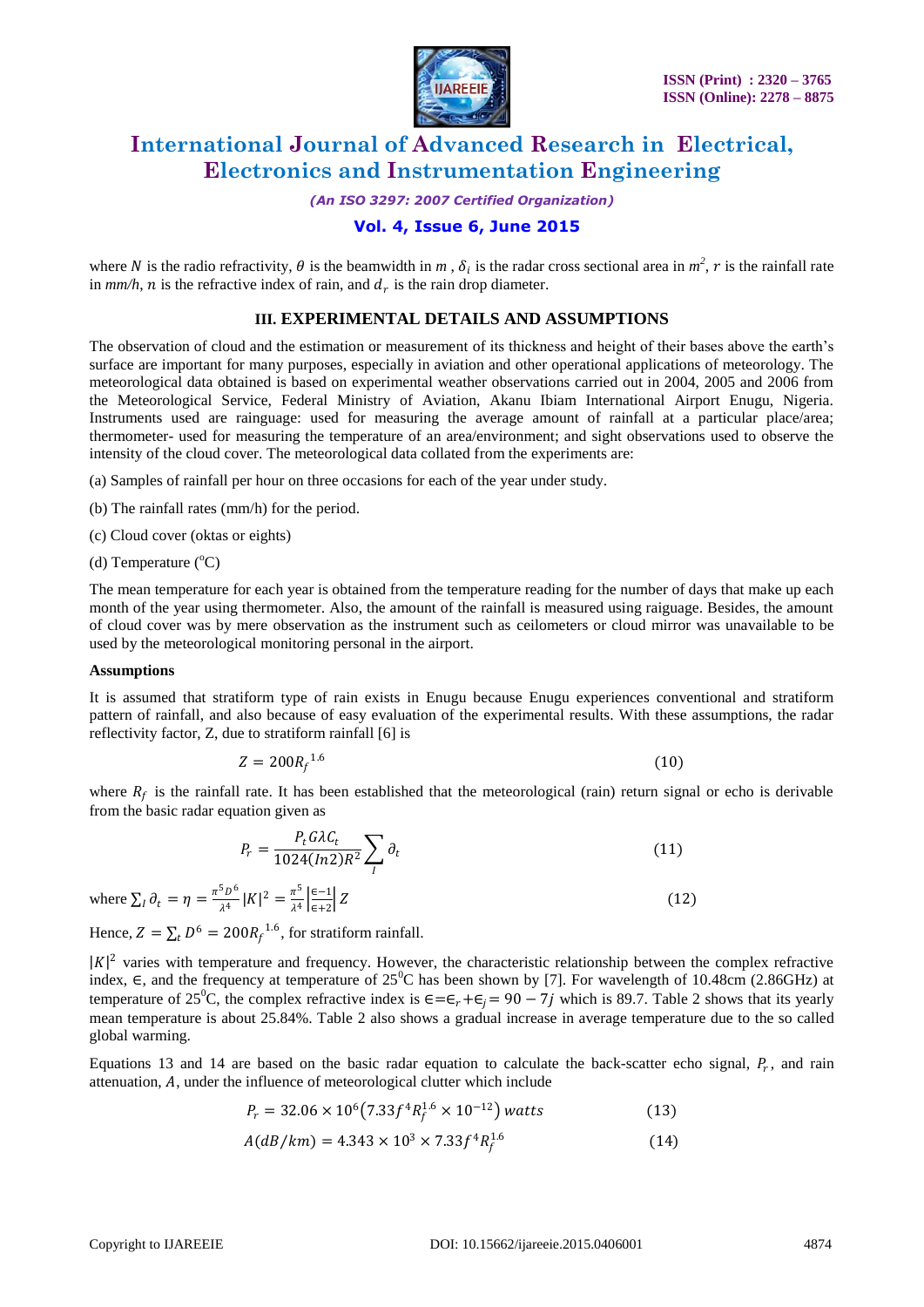

*(An ISO 3297: 2007 Certified Organization)*

### **Vol. 4, Issue 6, June 2015**

#### **IV. METEOROLOGICAL DATA PRESENTATION AND ANALYSIS**

Table 1 shows the rainfall rates for 2004, 2005 and 2006 while Tables 2 and 3 show the mean temperature and amount of cloud cover and temperature for the same period. The cloud cover is measured in oktas (eights) as used in meteorology to show the amount of cloud cover in geographical area or environment.

| Table 1: Amount of Rainfall per hour and Rainfall Rate for 2004, 2005 and 2006 |                                                                    |     |                                        |                                                             |      |                                       |                                                                                  |                             |                                            |                                                                        |      |      |  |
|--------------------------------------------------------------------------------|--------------------------------------------------------------------|-----|----------------------------------------|-------------------------------------------------------------|------|---------------------------------------|----------------------------------------------------------------------------------|-----------------------------|--------------------------------------------|------------------------------------------------------------------------|------|------|--|
| Amount of rainfall per hour and rainfall rate<br>for 2004                      |                                                                    |     |                                        |                                                             |      |                                       | and rainfall rate for 2005                                                       | Amount of rainfall per hour |                                            | Amount of rainfall per hour and<br>rainfall rate, $R_f$ (mmh) for 2006 |      |      |  |
| <b>Months</b>                                                                  | Mean samples of<br><b>Rainfall per hour</b><br>for three occasions |     | Rainfall<br>Rate,<br>$(R_f)$<br>(mm/h) | Mean samples of<br>Rainfall per hour<br>for three occasions |      | Rainfall<br>Rate<br>$(R_f)$<br>(mm/h) | <b>Mean Samples of</b><br><b>Rainfall Per Hour for</b><br><b>Three Occasions</b> |                             | <b>Rainfall</b><br>Rate, $(R_f)$<br>(mm/h) |                                                                        |      |      |  |
| January                                                                        | 0.0                                                                | 0.0 | 0.3                                    | 0.10                                                        | 0.0  | 0.0                                   | 0.0                                                                              | 0.0                         | 0.0                                        | 0.0                                                                    | 0.0  | 0.0  |  |
| February                                                                       | 0.0                                                                | 0.0 | 0.9                                    | 0.30                                                        | 0.8  | 2.2                                   | 2.31                                                                             | 1.77                        | 0.1                                        | 0.1                                                                    | 0.0  | 0.07 |  |
| March                                                                          | 0.9                                                                | 0.0 | 0.6                                    | 0.50                                                        | 4.4  | 3.2                                   | 2.6                                                                              | 3.04                        | 1.0                                        | 1.4                                                                    | 2.0  | 1.47 |  |
| April                                                                          | 8.4                                                                | 9.5 | 12.3                                   | 10.07                                                       | 6.6  | 5.2                                   | 9.2                                                                              | 7.0                         | 5.0                                        | 3.4                                                                    | 8.4  | 5.6  |  |
| May                                                                            | 3.5                                                                | 8.4 | 6.6                                    | 6.16                                                        | 10.3 | 9.2                                   | 10.4                                                                             | 9.97                        | 0.0                                        | 15.5                                                                   | 7.2  | 7.55 |  |
| June                                                                           | 6.7                                                                | 6.4 | 6.9                                    | 6.72                                                        | 13.9 | 14.0                                  | 14.4                                                                             | 14.10                       | 6.3                                        | 4.2                                                                    | 2.2  | 4.24 |  |
| July                                                                           | 5.0                                                                | 6.2 | 7.0                                    | 6.06                                                        | 14.7 | 14.2                                  | 14.0                                                                             | 14.30                       | 4.0                                        | 4.1                                                                    | 4.0  | 4.0  |  |
| August                                                                         | 6.8                                                                | 8.8 | 10.4                                   | 8.63                                                        | 15.5 | 13.5                                  | 14.6                                                                             | 14.53                       | 3.8                                        | 3.6                                                                    | 3.7  | 3.70 |  |
| September                                                                      | 8.30                                                               | 7.8 | 7.0                                    | 7.72                                                        | 8.60 | 4.4                                   | 5.42                                                                             | 6.14                        | 5.3                                        | 5.3                                                                    | 5.3  | 5.3  |  |
| October                                                                        | 5.54                                                               | 6.2 | 8.6                                    | 6.78                                                        | 5.50 | 4.0                                   | 5.0                                                                              | 4.83                        | 0.0                                        | 0.0                                                                    | 12.7 | 4.23 |  |
| November                                                                       | 0.0                                                                | 1.3 | 1.4                                    | 0.90                                                        | 0.50 | $0.0^{\circ}$                         | 1.0                                                                              | 0.50                        | 0.0                                        | 1.8                                                                    | 0.0  | 0.6  |  |
| December                                                                       | 0.0                                                                | 0.1 | 0.0                                    | 0.03                                                        | 0.0  | 0.0                                   | 0.0                                                                              | 0.0                         | 0.0                                        | 0.0                                                                    | 0.0  | 0.0  |  |

Table 2: Mean temperature ( $\rm{^o}C$ ) for 2004, 2005 & 2006

| Mean Temperature (Combined Data Viewing) |       |       |       |  |  |  |  |  |  |
|------------------------------------------|-------|-------|-------|--|--|--|--|--|--|
| Mean temperature $(o^C)$                 |       |       |       |  |  |  |  |  |  |
| Month                                    | 2004  | 2005  | 2006  |  |  |  |  |  |  |
| Jan.                                     | 27.20 | 25.60 | 27.40 |  |  |  |  |  |  |
| Feb.                                     | 27.30 | 26.50 | 27.30 |  |  |  |  |  |  |
| Mar.                                     | 26.30 | 29.20 | 26.40 |  |  |  |  |  |  |
| Apr.                                     | 25.50 | 26.00 | 26.50 |  |  |  |  |  |  |
| May                                      | 24.60 | 25.30 | 26.00 |  |  |  |  |  |  |
| Jun.                                     | 24.80 | 25.20 | 25.00 |  |  |  |  |  |  |
| Jul.                                     | 24.60 | 25.40 | 25.30 |  |  |  |  |  |  |
| Aug.                                     | 25.00 | 26.00 | 24.30 |  |  |  |  |  |  |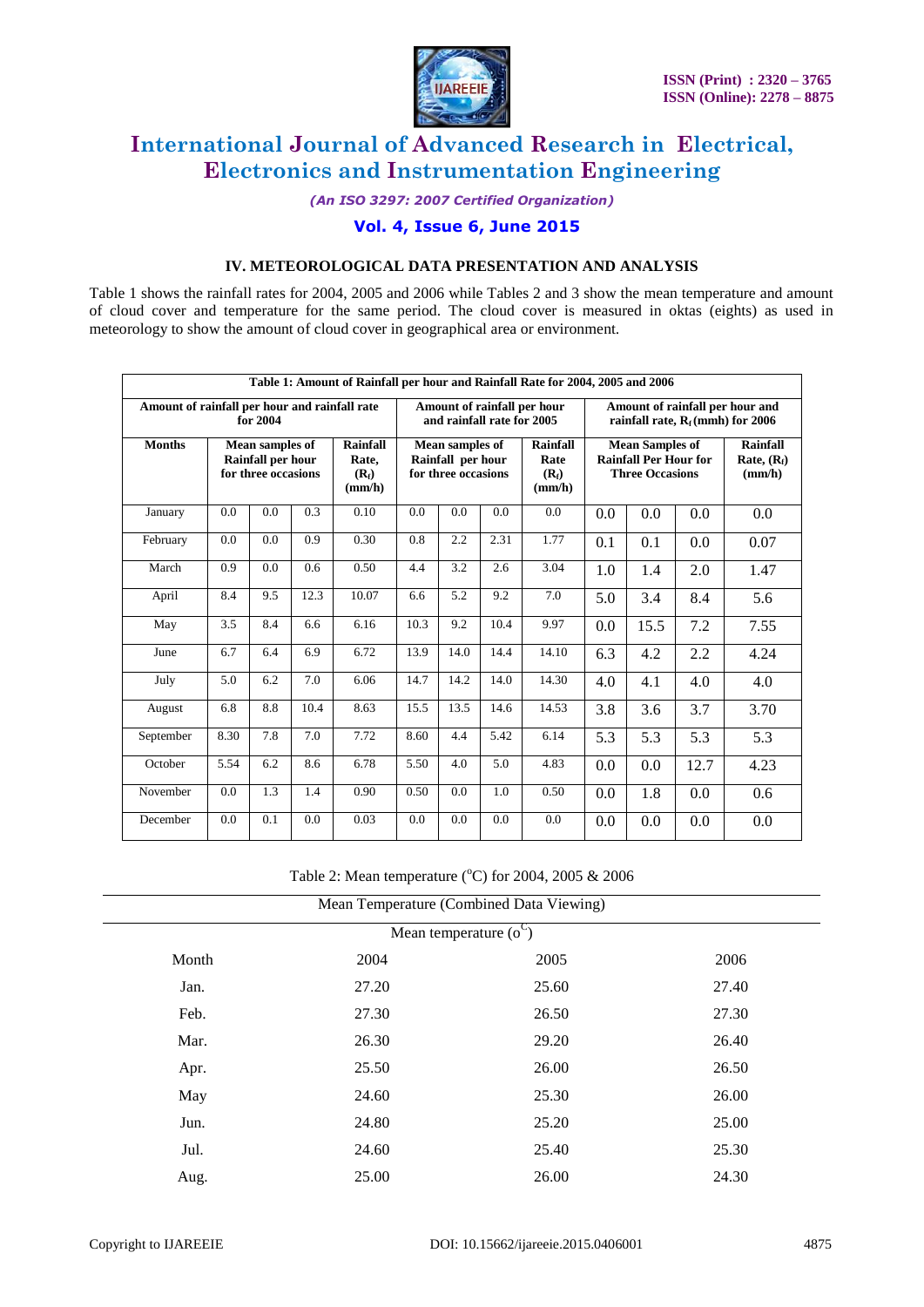

*(An ISO 3297: 2007 Certified Organization)*

#### **Vol. 4, Issue 6, June 2015**

| Sept. | 25.80 | 26.00 | 25.60 |
|-------|-------|-------|-------|
| Oct.  | 26.60 | 27.00 | 26.00 |
| Nov.  | 27.00 | 27.30 | 27.00 |
| Dec.  | 25.40 | 24.00 | 27.20 |
| Avg.  | 25.84 | 26.13 | 26.17 |

#### Table 3: Cloud Cover for 2004, 2005 and 2006

| Cloud Cover (Combined Data Viewing) |      |      |      |  |  |  |  |  |  |
|-------------------------------------|------|------|------|--|--|--|--|--|--|
| Amount of Cloud (Oktas)             |      |      |      |  |  |  |  |  |  |
| Month                               | 2004 | 2005 | 2006 |  |  |  |  |  |  |
| Jan.                                | 1.50 | 2.00 | 2.60 |  |  |  |  |  |  |
| Feb.                                | 4.20 | 4.30 | 4.90 |  |  |  |  |  |  |
| Mar.                                | 4.40 | 4.60 | 5.60 |  |  |  |  |  |  |
| Apr.                                | 6.50 | 5.50 | 6.60 |  |  |  |  |  |  |
| May                                 | 6.60 | 6.50 | 6.80 |  |  |  |  |  |  |
| Jun.                                | 6.70 | 6.80 | 6.90 |  |  |  |  |  |  |
| Jul.                                | 6.90 | 7.00 | 7.30 |  |  |  |  |  |  |
| Aug.                                | 7.20 | 7.10 | 7.00 |  |  |  |  |  |  |
| Sept.                               | 6.70 | 6.40 | 6.50 |  |  |  |  |  |  |
| Oct.                                | 5.90 | 4.40 | 5.40 |  |  |  |  |  |  |
| Nov.                                | 5.40 | 4.20 | 4.30 |  |  |  |  |  |  |
| Dec.                                | 2.30 | 2.50 | 3.20 |  |  |  |  |  |  |

#### **V. RESULTS AND DISCUSSIONS**

From the empirical data obtained as shown in Tables 1, 2 and 3, several computations are done to evaluate the effect of rainfall on radio communication in aviation industry in Nigeria. The evaluations were done by deploying the models that were developed to estimate the rainfall rate, the rainfall backscatter (R. Back sc.), the rain echo signal, (R. Echo  $(P_r)$ , and wave attenuation A(dB/km). Using equations 13 and 14, and the parameters in Tables 1, 2 and 3, the results shown by Tables 4, 5 and 6 are obtained for three different conditions for different years.

| Table 4: Amount of Rainfall per hour and rainfall rates in 2004 |  |  |
|-----------------------------------------------------------------|--|--|
|                                                                 |  |  |
|                                                                 |  |  |

|       | Samples of Rain per hour, for three occasions |          |      |               |              |               |                    |  |  |  |  |
|-------|-----------------------------------------------|----------|------|---------------|--------------|---------------|--------------------|--|--|--|--|
|       | Frequency in GHZ:<br>2.86                     |          |      |               |              |               |                    |  |  |  |  |
|       | Samples of Rain                               |          |      |               |              |               |                    |  |  |  |  |
|       |                                               | Per Hour |      |               |              |               |                    |  |  |  |  |
| Month | 01                                            | 02       | 03   | $R_f$ (mm/hr) | R.Backsc     | $R.Echo(P_r)$ | Atten. $A$ (dB/km) |  |  |  |  |
| Jan.  | 0.00                                          | 0.00     | 0.30 | 0.10          | $1.23E + 25$ | $3.77E + 19$  | $5.35E + 28$       |  |  |  |  |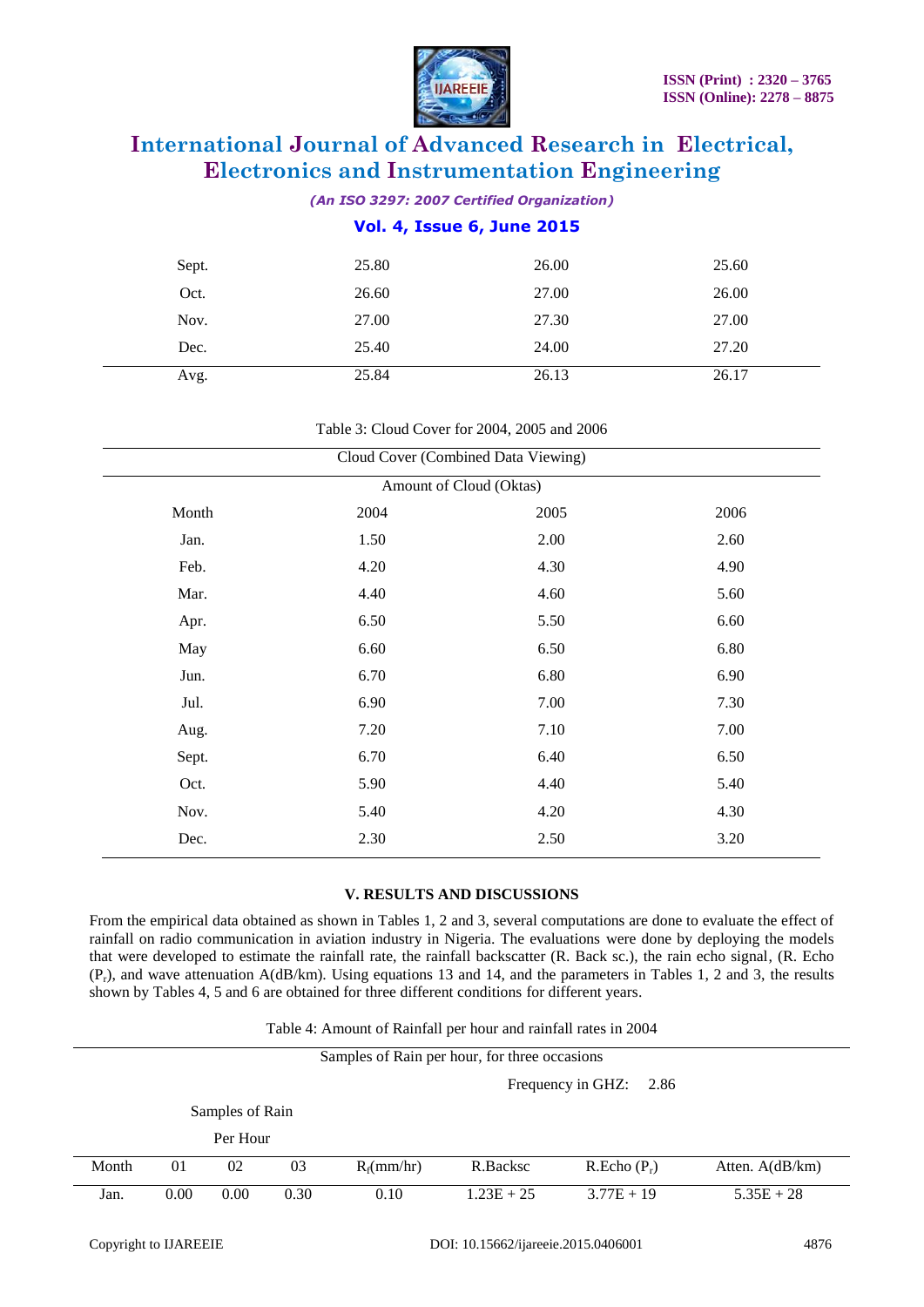

*(An ISO 3297: 2007 Certified Organization)*

### **Vol. 4, Issue 6, June 2015**

| Feb.  | 0.00 | 0.00 | 0.90  | 0.30  | $7.14E + 25$ | $2.19E + 20$ | $3.10E + 29$ |
|-------|------|------|-------|-------|--------------|--------------|--------------|
| Mar.  | 0.90 | 0.00 | 0.60  | 0.50  | $1.62E + 26$ | $4.95E + 20$ | $7.03E + 29$ |
| Apr.  | 8.40 | 9.50 | 12.30 | 10.07 | $1.97E + 28$ | $6.04E + 22$ | $8.57E + 31$ |
| May   | 3.50 | 8.40 | 6.60  | 6.17  | $9.01E + 27$ | $2.76E + 22$ | $3.91E + 31$ |
| Jun.  | 6.70 | 6.40 | 6.90  | 6.67  | $1.02E + 28$ | $3.12E + 22$ | $4.43E + 31$ |
| Jul.  | 5.00 | 6.20 | 7.00  | 6.07  | $8.78E + 27$ | $2.69E + 22$ | $3.81E + 31$ |
| Aug.  | 6.80 | 8.80 | 10.40 | 8.67  | $1.55E + 28$ | $4.75E + 22$ | $6.74E + 31$ |
| Sept. | 8.30 | 7.80 | 7.00  | 7.70  | $1.29E + 28$ | $3.93E + 22$ | $5.58E + 31$ |
| Oct.  | 5.54 | 6.20 | 8.60  | 6.78  | $1.05E + 28$ | $3.21E + 22$ | $4.55E + 31$ |
| Nov.  | 0.00 | 1.30 | 1.40  | 0.90  | $4.14E + 26$ | $1.27E + 21$ | $1.80E + 30$ |
| Dec.  | 0.00 | 0.10 | 0.00  | 0.03  | $2.12E + 24$ | $6.50E + 18$ | $9.22E + 27$ |
|       |      |      |       |       |              |              |              |

Table 5: Amount of Rainfall per hour and rainfall rates in 2005

| Samples of Rain per hour, for three occasions |                           |                 |       |               |              |               |                 |  |  |  |
|-----------------------------------------------|---------------------------|-----------------|-------|---------------|--------------|---------------|-----------------|--|--|--|
|                                               | Frequency in GHZ:<br>2.86 |                 |       |               |              |               |                 |  |  |  |
|                                               |                           | Samples of Rain |       |               |              |               |                 |  |  |  |
|                                               |                           | Per Hour        |       |               |              |               |                 |  |  |  |
| Month                                         | 01                        | 02              | 03    | $R_f$ (mm/hr) | R.Backsc     | $R.Echo(P_r)$ | Atten. A(db/km) |  |  |  |
| Jan.                                          | 0.00                      | 0.00            | 0.00  | 0.00          | $0.00E + 00$ | $0.00E + 00$  | $0.00E + 00$    |  |  |  |
| Feb.                                          | 0.80                      | 2.20            | 2.31  | 1.77          | $1.22E + 27$ | $3.74E + 21$  | $5.31E + 30$    |  |  |  |
| Mar.                                          | 4.40                      | 3.20            | 2.60  | 3.40          | $3.47E + 27$ | $1.06E + 22$  | $1.51E + 31$    |  |  |  |
| Apr.                                          | 6.60                      | 5.20            | 9.20  | 7.00          | $1.10E + 28$ | $3.38E + 22$  | $4.79E + 31$    |  |  |  |
| May                                           | 10.30                     | 9.20            | 10.40 | 9.97          | $1.01E + 28$ | $3.10E + 22$  | $4.40E + 31$    |  |  |  |
| Jun.                                          | 13.90                     | 14.20           | 14.40 | 14.10         | $7.21E + 27$ | $2.21E + 22$  | $3.13E + 31$    |  |  |  |
| Jul.                                          | 14.7                      | 14.0            | 15.1  | 14.61         | $6.86E + 27$ | $2.10E + 22$  | $2.98E + 31$    |  |  |  |
| Aug.                                          | 15.50                     | 13.50           | 14.60 | 14.53         | $2.89E + 28$ | $8.83E + 22$  | $1.25E + 31$    |  |  |  |
| Sept.                                         | 8.60                      | 4.40            | 5.42  | 6.14          | $8.95E + 27$ | $2.74E + 22$  | $3.89E + 31$    |  |  |  |
| Oct.                                          | 5.50                      | 6.00            | 5.00  | 5.50          | $7.50E + 27$ | $2.30E + 22$  | $3.26E + 31$    |  |  |  |
| Nov.                                          | 0.5                       | 0.00            | 1.0   | 0.50          | $6.94E + 27$ | $2.12E + 22$  | $3.02E + 31$    |  |  |  |
| Dec.                                          | 0.0                       | 0.00            | 0.0   | $0.0\,$       | $4.21E + 27$ | $1.29E + 22$  | $1.83E + 31$    |  |  |  |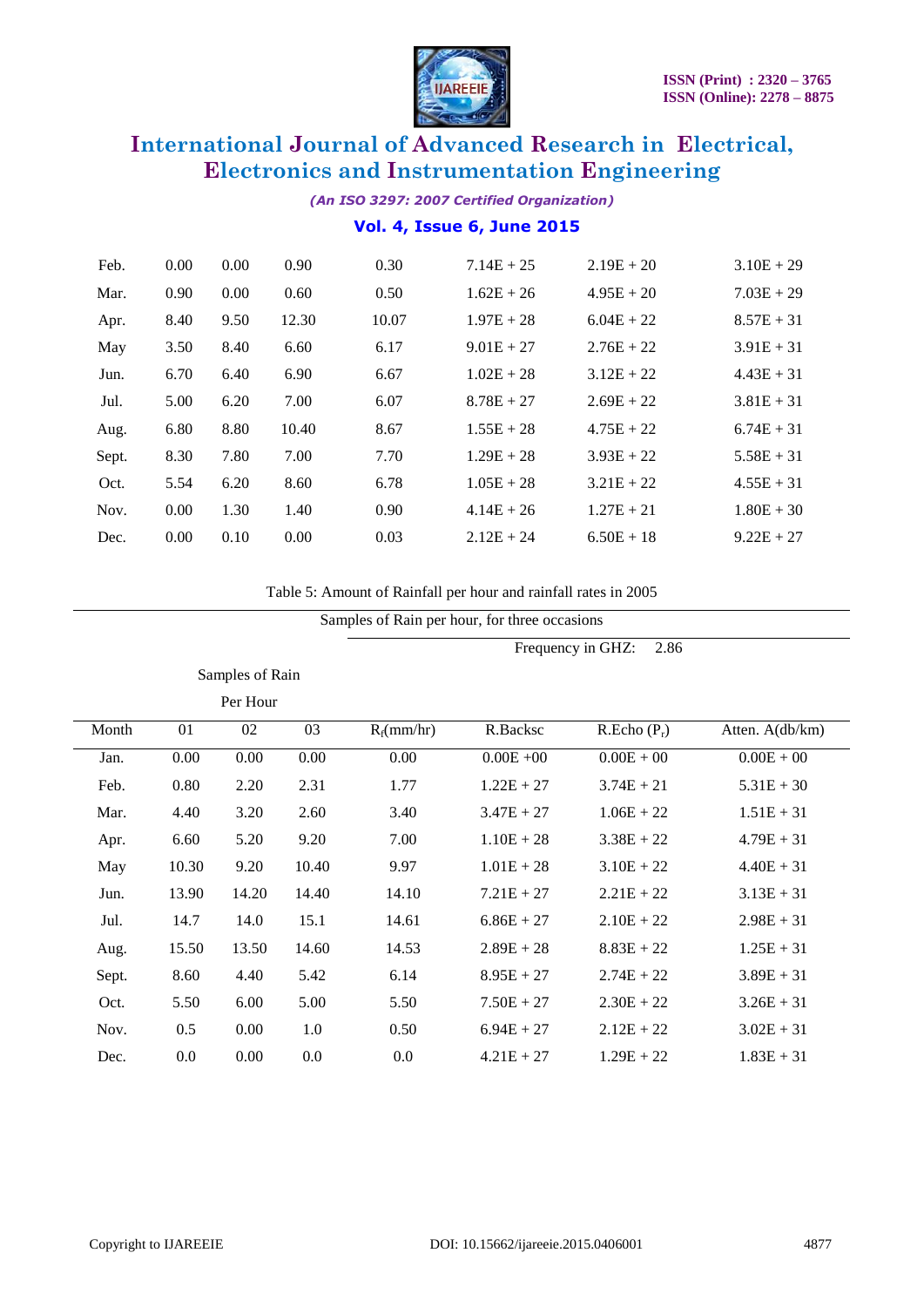

*(An ISO 3297: 2007 Certified Organization)*

### **Vol. 4, Issue 6, June 2015**

Table 6: Amount of Rainfall per hour and rainfall rates in 2006

|       | Samples of Rain per hour, for three occasions |                 |       |               |              |               |                 |  |  |  |  |
|-------|-----------------------------------------------|-----------------|-------|---------------|--------------|---------------|-----------------|--|--|--|--|
|       | 2.86<br>Frequency in GHZ:                     |                 |       |               |              |               |                 |  |  |  |  |
|       |                                               | Samples of Rain |       |               |              |               |                 |  |  |  |  |
|       |                                               | Per Hour        |       |               |              |               |                 |  |  |  |  |
| Month | 01                                            | 02              | 03    | $R_f$ (mm/hr) | R.Backsc     | $R.Echo(P_r)$ | Atten. A(db/km) |  |  |  |  |
| Jan.  | 0.00                                          | 0.00            | 0.90  | 0.30          | $0.10E + 26$ | $1.05E + 21$  | $1.49E + 30$    |  |  |  |  |
| Feb.  | 0.10                                          | 0.10            | 0.00  | 0.07          | $6.44E + 24$ | $1.97E + 19$  | $2.80E + 28$    |  |  |  |  |
| Mar.  | 3.00                                          | 1.40            | 4.00  | 2.80          | $2.55E + 27$ | $7.79E + 21$  | $1.11E + 31$    |  |  |  |  |
| Apr.  | 5.00                                          | 3.40            | 8.40  | 5.60          | $7.72E + 27$ | $2.36E + 22$  | $3.35E + 31$    |  |  |  |  |
| May   | 0.00                                          | 15.50           | 7.20  | 7.57          | $1.25E + 28$ | $3.82E + 22$  | $5.43E + 31$    |  |  |  |  |
| Jun.  | 6.30                                          | 4.20            | 2.20  | 4.23          | $4.93E + 27$ | $1.51E + 22$  | $2.14E + 31$    |  |  |  |  |
| Jul.  | 4.00                                          | 4.10            | 4.00  | 4.03          | $4.57E + 27$ | $1.40E + 22$  | $1.98E + 31$    |  |  |  |  |
| Aug.  | 3.80                                          | 3.60            | 3.70  | 3.70          | $3.98E + 27$ | $1.22E + 22$  | $1.73E + 31$    |  |  |  |  |
| Sept. | 5.30                                          | 5.50            | 5.30  | 5.37          | $7.21E + 27$ | $2.21E + 22$  | $3.13E + 31$    |  |  |  |  |
| Oct.  | 0.00                                          | 0.00            | 12.70 | 4.23          | $4.93E + 27$ | $1.51E + 22$  | $2.14E + 31$    |  |  |  |  |
| Nov.  | 0.00                                          | 9.80            | 0.00  | 3.27          | $3.26E + 27$ | $9.97E + 21$  | $1.42E + 30$    |  |  |  |  |
| Dec.  | 0.00                                          | 0.00            | 0.00  | 0.00          | $0.00E + 00$ | $0.00E + 00$  | $0.00E + 00$    |  |  |  |  |

However, it had earlier been established by [7] that the equation to evaluate the effects of meteorological phenomena such as hydrometeors (e.g., rain) on radar waves is as shown in equations 13 and 14. For attenuation due to rain, from Eqns. (13) and (14), f is the frequency of the radar system and  $R_f$  is the rainfall rate (mm/h).

It is observed that both the rain backscatter echo and the attenuation and the rate of rainfall depend on the radar frequency  $(f)$ . This dependency indicates the influence of these parameters on radar system behaviour under the rain medium. This dependency of rainfall rate on the radar frequency of the propagating waves as depicted by equations 13 and 14 gives the results shown in Table 7.

|            |               | (a)          |               |                    |  |
|------------|---------------|--------------|---------------|--------------------|--|
| Freq (GHZ) | $R_f$ (mm/hr) | R.BackSc     | $R.Echo(P_r)$ | Atten. $A$ (dB/Km) |  |
| 5          | 0.10          | $1.15E + 26$ | $3.52E + 20$  | $5.00E + 29$       |  |
| 10         | 0.10          | $1.84E + 27$ | $5.63E + 21$  | $8.00E + 30$       |  |
| 20         | 0.10          | $2.95E + 28$ | $9.01E + 22$  | $1.28E + 32$       |  |
| 30         | 0.10          | $1.49E + 29$ | $4.56E + 23$  | $6.48E + 32$       |  |
| 40         | 0.10          | $4.71E + 29$ | $1.44E + 24$  | $2.05E + 33$       |  |
| 50         | 0.10          | $1.15E + 30$ | $3.52E + 24$  | $5.00E + 33$       |  |
|            |               |              |               |                    |  |

Table 7: Effect of Frequencies for different Rainfall Rate  $R_f$  (mm/hr) **(a)**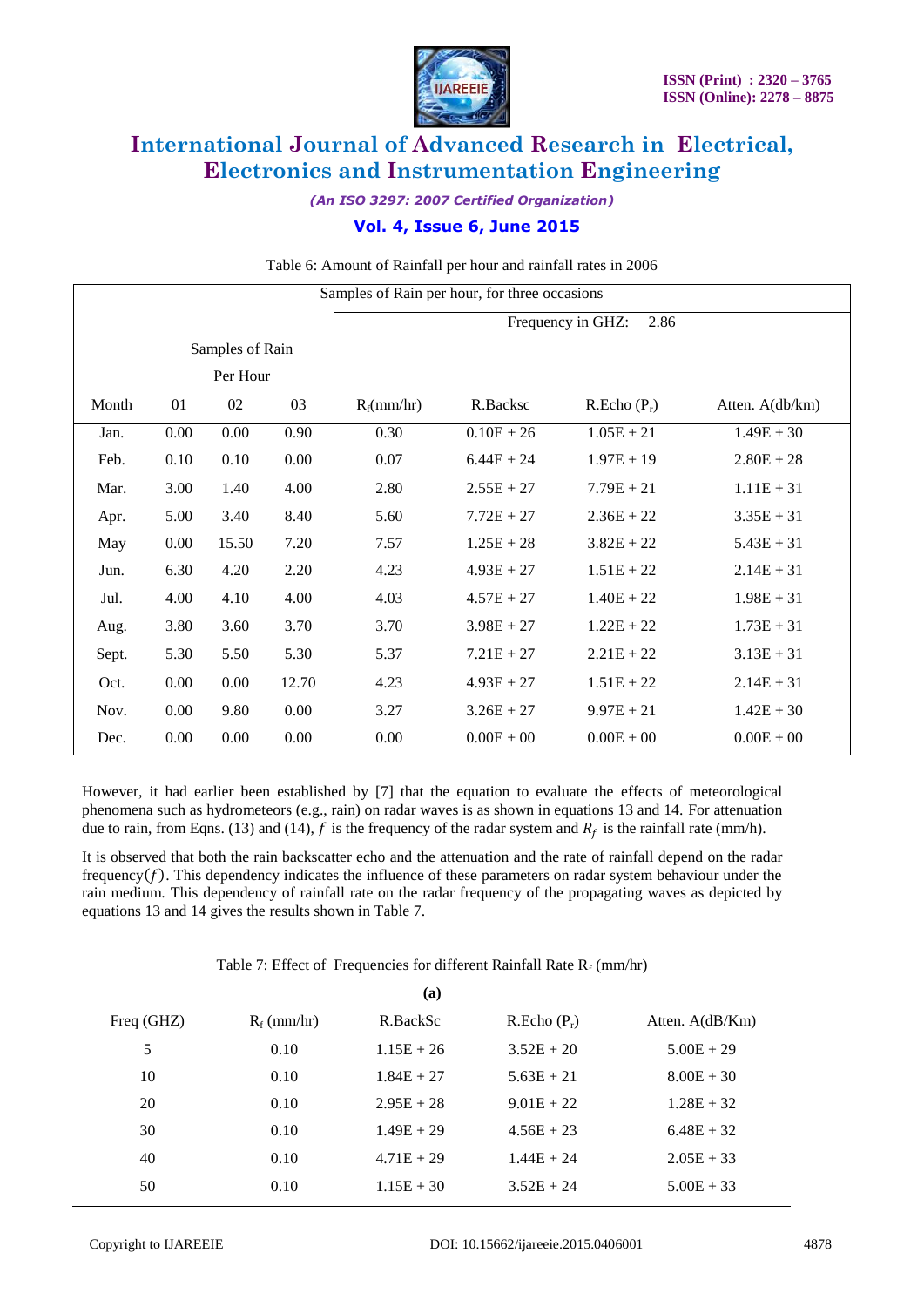

*(An ISO 3297: 2007 Certified Organization)*

### **Vol. 4, Issue 6, June 2015**

|                |               | (b)          |                         |                 |
|----------------|---------------|--------------|-------------------------|-----------------|
| Freq (GHZ)     | $R_f$ (mm/hr) | R.BackSc     | R.Echo(P <sub>r</sub> ) | Atten. A(dB/Km) |
| $\overline{5}$ | 1.77          | $1.14E + 28$ | $3.50E + 22$            | $4.96E + 31$    |
| 10             | 1.77          | $1.83E + 29$ | $5.59E + 23$            | $7.94E + 32$    |
| 20             | 1.77          | $2.92E + 30$ | $8.95E + 24$            | $1.27E + 34$    |
| 30             | 1.77          | $1.48E + 31$ | $4.54E + 25$            | $6.43E + 34$    |
| 40             | 1.77          | $4.68E + 31$ | $1.43E + 26$            | $2.03E + 35$    |
| 50             | 1.77          | $1.14E + 32$ | $3.50E + 26$            | $4.96E + 35$    |
|                |               | (c)          |                         |                 |
| Freq (GHZ)     | $R_f$ (mm/hr) | R.BackSc     | R.Echo(P <sub>r</sub> ) | Atten. A(dB/Km) |
| $\overline{5}$ | 12.75         | $2.69E + 29$ | $8.23E + 23$            | $1.17E + 33$    |
| 10             | 12.75         | $4.30E + 30$ | $1.32E + 25$            | $1.87E + 34$    |
| 20             | 12.75         | $6.89E + 31$ | $2.11E + 26$            | $2.99E + 35$    |
| 30             | 12.75         | $3.49E + 32$ | $1.07E + 27$            | $1.51E + 36$    |
| 40             | 12.75         | $1.10E + 33$ | $3.37E + 27$            | $4.79E + 36$    |
| 50             | 12.75         | $2.69E + 33$ | $8.23E + 27$            | $1.17E + 37$    |
|                |               | (d)          |                         |                 |
| Freq (GHZ)     | $R_f$ (mm/hr) | R.BackSc     | R.Echo(P <sub>r</sub> ) | Atten. A(dB/Km) |
| $\overline{5}$ | 10.10         | $1.85E + 29$ | $5.67E + 23$            | $8.05E + 32$    |
| 10             | 10.10         | $2.96E + 30$ | $9.07E + 24$            | $1.29E + 34$    |
| 20             | 10.10         | $4.74E + 31$ | $1.45E + 26$            | $2.06E + 35$    |
| 30             | 10.10         | $2,40E + 32$ | $7.35E + 26$            | $1.06E + 35$    |
| 40             | 10.10         | $7.59E + 32$ | $2.32E + 27$            | $3.30E + 36$    |
| 50             | 10.10         | $1.85E + 33$ | $5.67E + 27$            | $8.05E + 36$    |

Figs. 2, 3 and 4 illustrate the variations of rainfall rate  $R_f$ (mm/h) yearly for the three years. It is observed from the graph that the rainfall rate – rain rate – which is an indication of the amount of rainfall per hour follows a fluctuating pattern within the period (2004 – 2006) under investigation. The highest amounts of rainfall rate for the three years are, 10.07 mm/h in 2004, 14.61 mm/h in 2005 and 7.57 mm/h in 2006. See Tables 4, 5 and 6. The variations of the rainfall rates within the years are due to the fluctuating meteorological conditions which cause rainfall such as cloud cover formation profiles, solar radiations and other atmospheric processes to vary.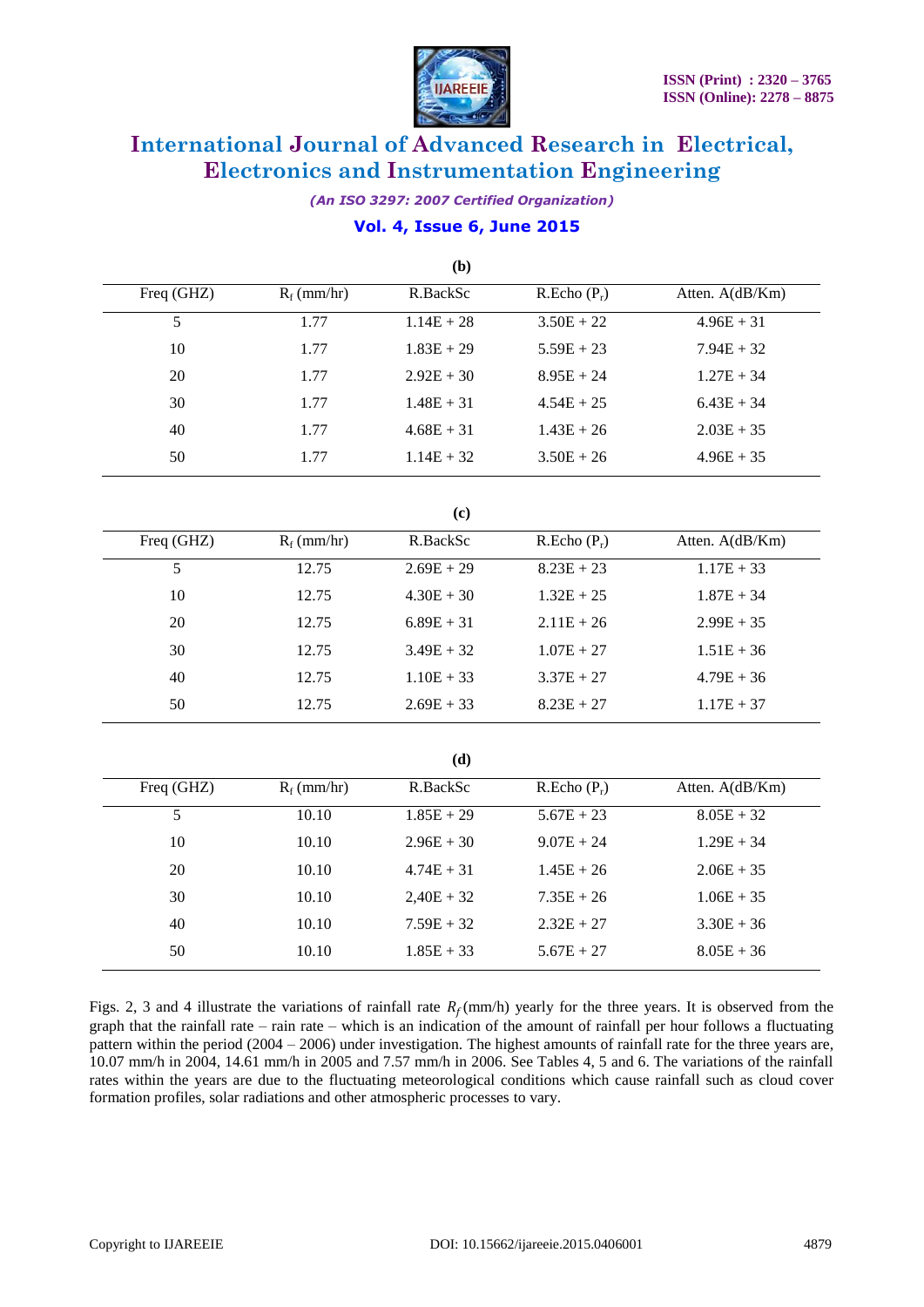

*(An ISO 3297: 2007 Certified Organization)*

 **Vol. 4, Issue 6, June 2015**



Figure 2: Graph of rainfall and rainfall rate in the months of 2004



Figure 3: Graph of rainfall and rainfall rate in the months of 2005



Figure 4: Graph of rainfall and rainfall rate in the months of 2006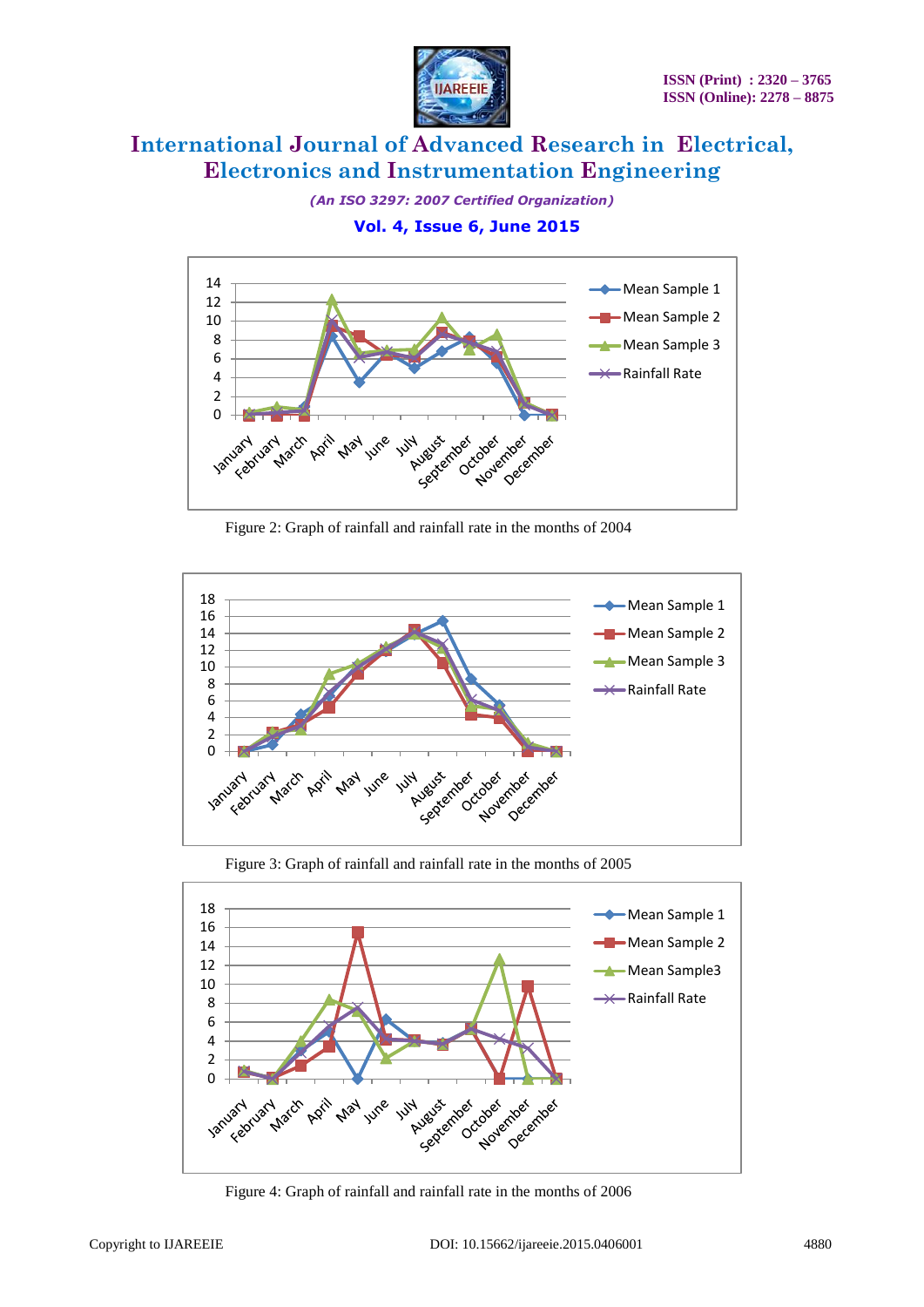

*(An ISO 3297: 2007 Certified Organization)*

### **Vol. 4, Issue 6, June 2015**

The pattern of variation of the rain backscatter echo signal,  $P<sub>r</sub>$  with the months of the years under investigation is shown in Fig 3. This variation profile shows a near pattern with that in Fig. 2.

The highest rainfall rate in 2005 was in August and this produced the highest amount of backscatter echo signal for that year. This is also similar for 2004 and 2006. The radar return signals otherwise called the backscatter echo signal due to the rain vary according to the period of the year or seasons (See Tables 4, 5, 6).

Fig. 5 shows the graph of mean temperature for 2004, 2005 and 2006 while Fig. 6 shows the distribution of cloud cover for the years under review. They show the mean temperature and cloud cover are highest in March and July respectively.



Figure 5: Graph of mean temperature for the years 2004, 2005 and 2006



Figure 6: Graph showing the amount of cloud cover for the years 2004, 2005 and 2006

From Fig. 7, it can be deduced that rainfall varies through the years under consideration. For instance it shows the variation of rainfall for three occasions in 2004.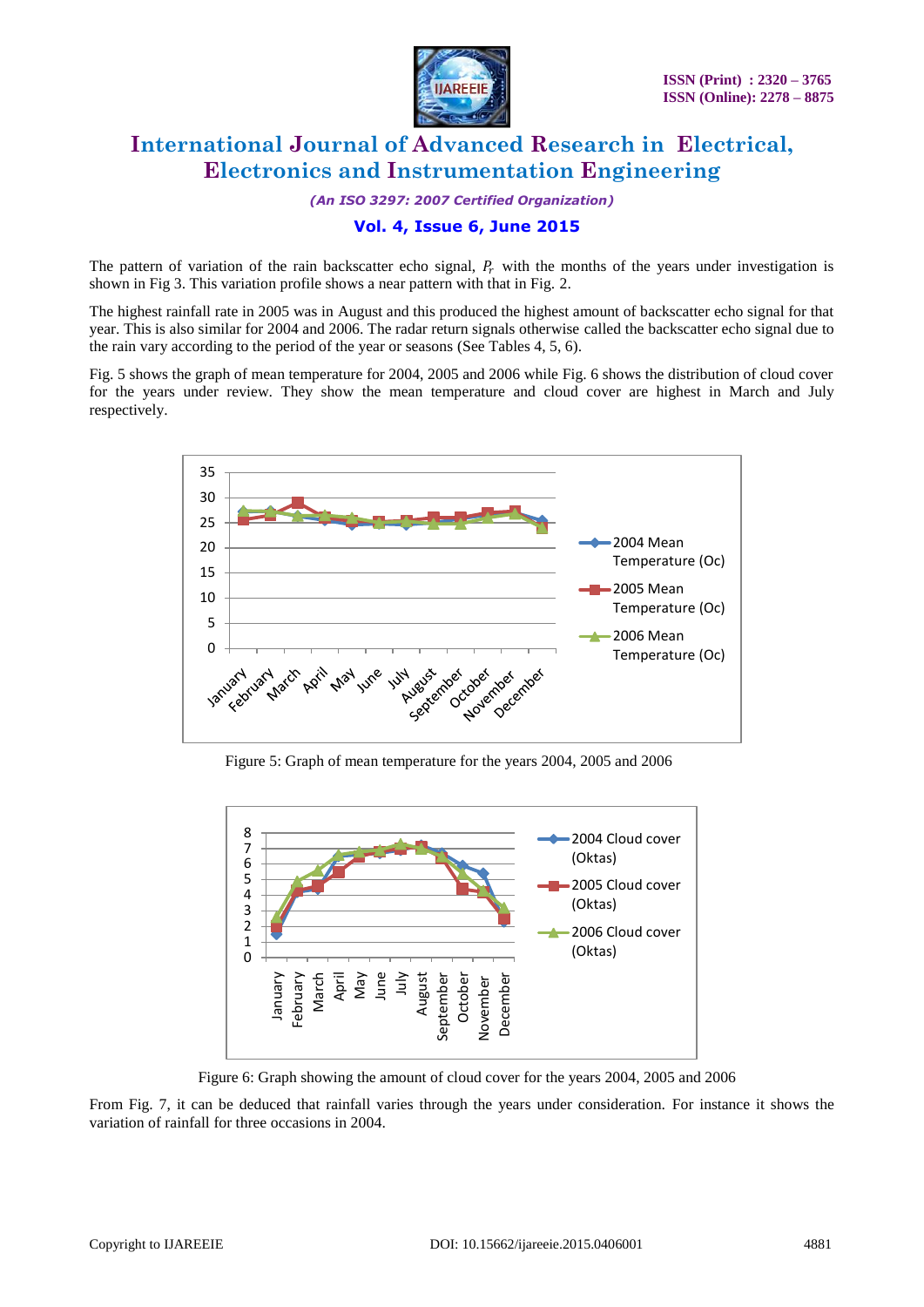

*(An ISO 3297: 2007 Certified Organization)*

 **Vol. 4, Issue 6, June 2015**



Figure 7: Graph showing variations of rainfall per hour for three occasions in 2004

This is a clear indication of the influence of the meteorological particles (such as rain) on radar performance. Fig. 8 shows the relationship between the rain backscatter signal,  $P_r$  and the rainfall rate  $R_f$  (*i.e.*,  $P_r$  *vs*  $R_f$ ) for the three years under investigation. As shown in the graph, there is a direct relationship (almost linear at the beginning) between  $P_r$  and  $R_f$ . Consequently it is possible, theoretically, to obtain the value of one of the parameters  $P_r$  and  $R_f$  by measuring the values of the other. The graph is the curve of an equation of the form;  $P_r = aR_f^b$  (equation 7), where a and b are empirical constants while  $R_f$  is the rainfall rate. This is why radar systems are used in meteorology to determine the quantity of rainfall and its other microphysical properties at high frequency range of  $10 - 30$  GHZ or above.



Figure 8: Graph showing variations of rainfall per hour for three occasions in 2005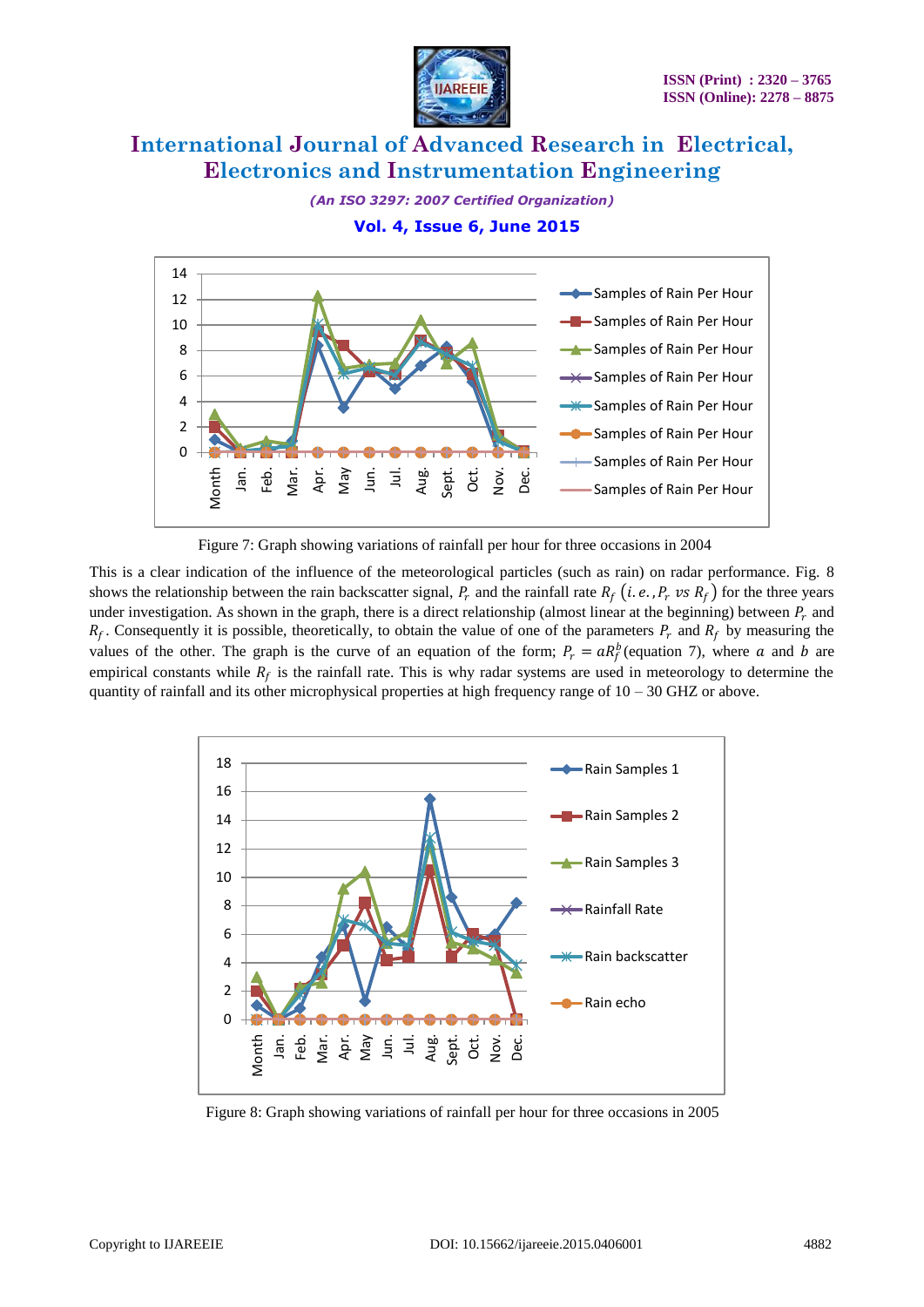

*(An ISO 3297: 2007 Certified Organization)*

 **Vol. 4, Issue 6, June 2015**



Figure 9: Graph showing variations of rainfall per hour for three occasions in 2006

The graph of attenuation, A(dB/km) against rainfall rate  $R_f$  for 2004, 2005, and 2006 is illustrated in Figs. 8 and 9 which is of the same shape and form as that in Fig. 4. From this graph, it is observed that attenuation is dependent on both the rainfall rate and the frequency of operation of the radar system. The dependency relationship is given as  $aR_f^b$ for a given radar frequency.

Therefore the prediction of the behaviour of radar or other radio wave on rain medium could be obtained by the knowledge of the type and microphysical properties of the rain or simply the rainfall rate and the frequency of the radio signal. The graph shows that the attenuation increases rapidly as the rainfall rate increases (for a fixed frequency). The attenuation pattern is important information for radar and satellite engineers to optimize their designs for rain environment.

The behavioural variation of the cloud cover for Enugu State is illustrated in Fig.6. The cloud cover formation has almost a bell shaped profile which implies constant cloud formation. This means that the atmospheric fluctuations are less than that in a city with sinusoidal pattern. This cloud cover pattern has direct effects on the frequency of occurrence of rainfall.

Fig. 7 illustrates the variations of  $P_r$  with frequency f (*i.e.*,  $P_r$  vs f) and with rainfall rate,  $R_f$  as signal,  $P_r$  is negligibly small irrespective of the values of the frequency. As the rainfall rate increase by 1.77mm/h, the values of  $P_r$  become noticeable and significant only at higher frequencies of 30GHZ and above. With higher rainfall rates of 10.1mm/h and 12.75mm/h, the variation of  $P_r$  with frequency become linear at lower frequency region of (5-10) GHZ but varies very rapidly and significantly as the frequency increases beyond 30GHZ.

These graphs and analysis clearly show that the effects of meteorological phenomena such as rain and cloud cover on radar and other radio wave communication system is dependent on the following factors.

(a) The meteorological medium – such as rain. In this case the parameter of interest is the rainfall rate,  $R_f$ 

(b) The frequency of operations of the radio/radar system,  $f$ .

The graphs also show that, because of the relatively insignificant effect of rain and other hydrometers on radar and satellite communication systems at lower frequencies of 2-6GHZ, these frequency range is commonly used for space communications while at higher frequencies of 10-30GHZ and above, the radar is significantly used for meteorological and other environmental related studies.